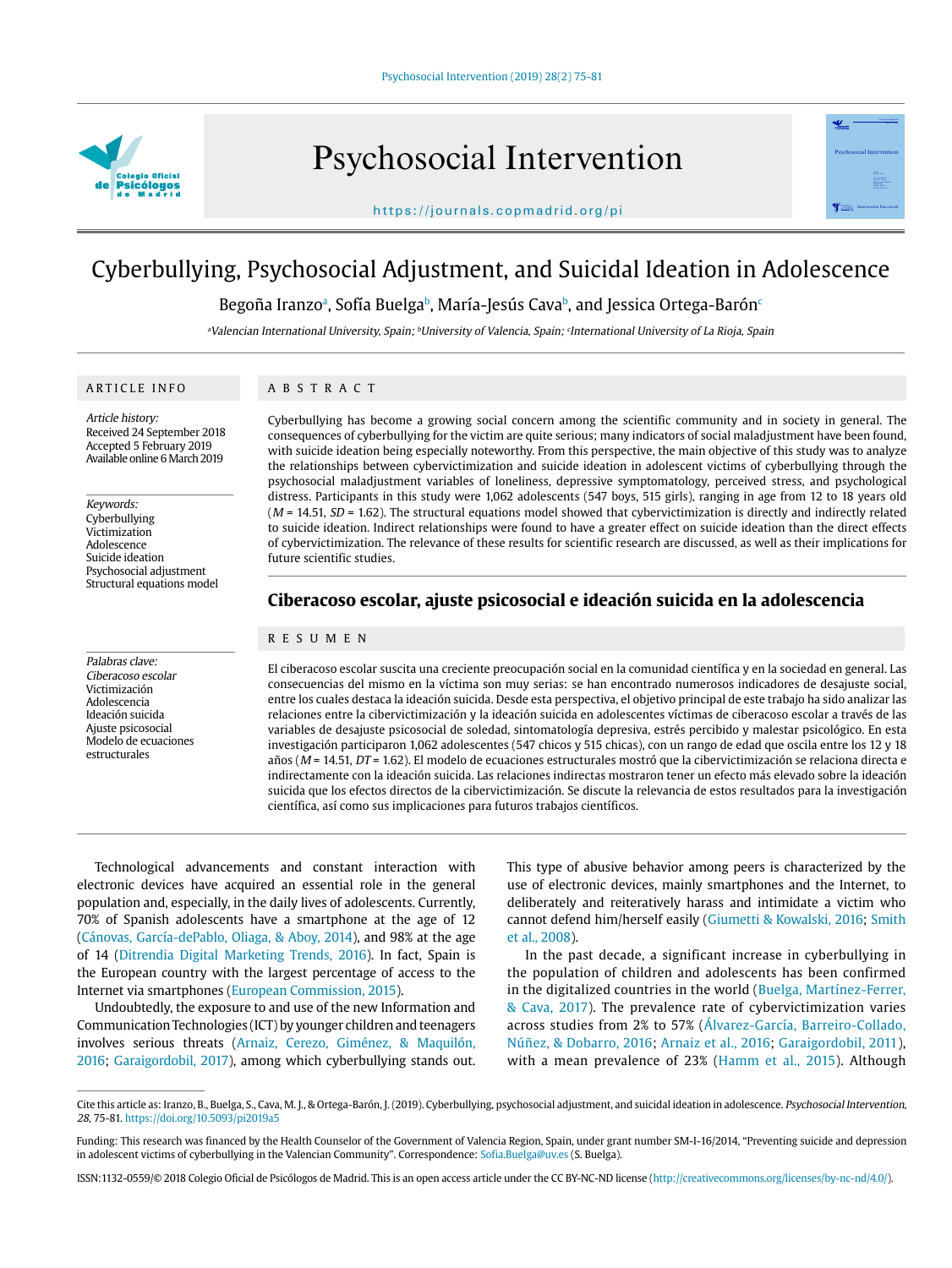research is not conclusive, a large number of investigations find a greater percentage of cybervictims among girls (Zych, Ortega-Ruiz, & Marín-López, 2016) and younger teenagers in the first years of Compulsory Secondary Education (7<sup>th</sup> and 8<sup>th</sup> grades) (Buelga, Cava, & Musitu, 2010; Stewart, Drescher, Maack, Ebesutani, & Young, 2014).

# **Cyberbullying and Traditional School Bullying**

A direct link has been found between cyberbullying and traditional school bullying (Buelga et al., 2017; Mitchell & Jones, 2015). So, more than 80% of victims and bullies in school are also cybervictims and cyberbullies on the Internet (Giumetti & Kowalski, 2016; Olweus, 2013), and the consequences of this double harassment seriously affect the psychosocial adjustment and wellbeing of adolescents (Garaigordobil, 2017; Larrañaga, Yubero, Ovejero, & Navarro, 2016; Navarro, Yubero, & Larrañaga, 2018). The characteristics of technological devices increase the harm caused to the victim (García-Fernández, Romera-Félix, & Ortega-Ruiz, 2016; Navarro, Ruiz-Oliva, Larrañaga, & Yubero, 2015; Ortega-Barón, Buelga, Cava, & Torralba, 2017). According to Bauman, Toomey, and Walker (2013), the invisibility, unpredictability, and speed of cyber-aggressions are some of the factors that elevate cybervictims' psychological distress. In this way, the fact that a victim can be abused anonymously 24 hours a day and from any part of the world, without being able to predict from whom or when cyber-aggressions are going to occur, increases victims' feeling of hopelessness and lack of control over their lives. Moreover, the fact that cyber-aggressions are viral and can be seen and reproduced by an unlimited number of spectators contributes negatively to diminishing victims' psychological wellbeing.

# **Cyberbullying and Psychosocial Maladjustment**

Numerous studies have found a significant link between cybervictimization and depressive symptomatology (Buelga, Martínez-Ferrer, Cava, & Ortega-Barón, 2019; Tokunaga, 2010), perceived stress (Garaigordobil, 2011; Shpiegel, Klomet, & Apter, 2015), low self-esteem (Cénat et al., 2014), low life satisfaction (Bilić, Buljan-Flander, & Rafajac, 2014; Povedano, Hendry, Ramos, & Varela, 2011), and fatalism (Navarro et al., 2018). Cybervictimization has a very serious impact on the psychosocial adjustment of the victims, who also show high levels of loneliness. In fact, cybervictimization has been strongly related to greater social isolation (Hoff & Mitchell, 2009; Smahel, Brown, & Blinka, 2012), and numerous previous studies have linked bullying victimization to loneliness (Ostrov & Kamper, 2015; Pereda & Sicilia, 2017).

Cyberbullying victimization has also been linked to suicide ideation (Mitchell et al., 2018; Nixon, 2014; Young, Subramanian, Miles, Hinnant, & Andsager, 2016). Suicide ideation occurs when an individual repeatedly thinks about, plans, and desires to commit suicide (Beck, Kovacs, & Weissman, 1979). Van Geel, Vedder, and Tanilon's (2014) meta-analysis reveals that the relationship between suicide ideation and cyberbullying is greater than the one found with traditional bullying. These authors found that 20% of adolescents victimized through electronic devices have thought of suicide as a way to solve their problems and escape from the suffering they are experiencing. In fact, suicide ideation has been shown to be a precedent of suicidal behavior (Sánchez-Sosa, Villarreal-González, Musitu-Ochoa, & Martínez-Ferrer, 2010), and a predictor of future suicide attempts in cyberbullying victims (Hinduja & Patchin, 2010).

Some psychosocial maladjustment variables associated with bullying and cyberbullying victimization, such as loneliness, could contribute to the suicide ideation. The lack of social integration as a

factor linked to suicide was initially suggested by Durkheim (1951). More recently, the interpersonal theory of suicide by Thomas E. Joiner highlighted the lack of feelings of belongingness as one of the main risk factors associated with suicide (Calati et al., 2019; Joiner, 2005). Loneliness, defined as the subjective feeling of being alone or without the desired level of social relationships (Ernst & Cacioppo, 1999), is strongly related to suicide ideation. McKinnon, Gariépy, Sentenac, and Elgar (2016), using data from 32 countries, indicated that loneliness is the main risk factor for suicide ideation among adolescents. However, the possible mediating role of loneliness in the relationship between cyberbullying victimization and suicide ideation has not previously been explored.

Other variables linked to cyberbullying victimization, such as perceived stress, depressive symptomatology, and psychological distress, could also have a mediating role in the relationship between cyberbullying victimization and suicidal ideation. Previous studies have suggested that the effects of traditional and cyberbullying victimization on suicide ideation are mediated by depressive symptoms (Mitchell et al., 2018; Reed, Nugent, & Cooper, 2015). The possible mediating role of depressive symptomatology and perceived stress in the relationship between cyberbullying victimization and suicide ideation has not previously been explored, but these variables have been related to both cyberbullying victimization and suicidal ideation (Kim, Kimber, Boyle, & Georgiades, 2018; Reed et al., 2015; Shpiegel et al., 2015; Tokunaga, 2010).

## **The Present Study**

The main aims of the present study were: 1) to study the relationship between school bullying and cyberbullying victimization, analyzing the direct link of these variables with suicide ideation; 2) to analyze the indirect relationships between cybervictimization and suicide ideation through perceived stress, loneliness, depressive symptomatology, and psychological distress. We believe that no previous study has analyzed the links between cybervictimization and suicide ideation while taking into account in this analysis the combined and simultaneous weight of these psychosocial adjustment variables. These analyses provide new observations to clarify the direct role that cybervictimization plays in suicide ideation, as well as indirectly through some variables indicating difficulties in psychosocial adjustment. The initial hypotheses of this study were: a) cyberbullying victimization and school bullying victimization are directly related to each other; b) cyberbullying victimization and school bullying victimization have a direct effect on suicide ideation; and c) cybervictimization has an indirect effect on suicide ideation through the variables of perceived stress, loneliness, psychological distress, and depressive symptomatology. These hypotheses can be observed in Figure 1.



**Figure 1.** Proposed Theoretical Model to Empirically Test the Direct and Indirect Effects of School Bullying Victimization and Cyberbullying Victimization on Suicide Ideation.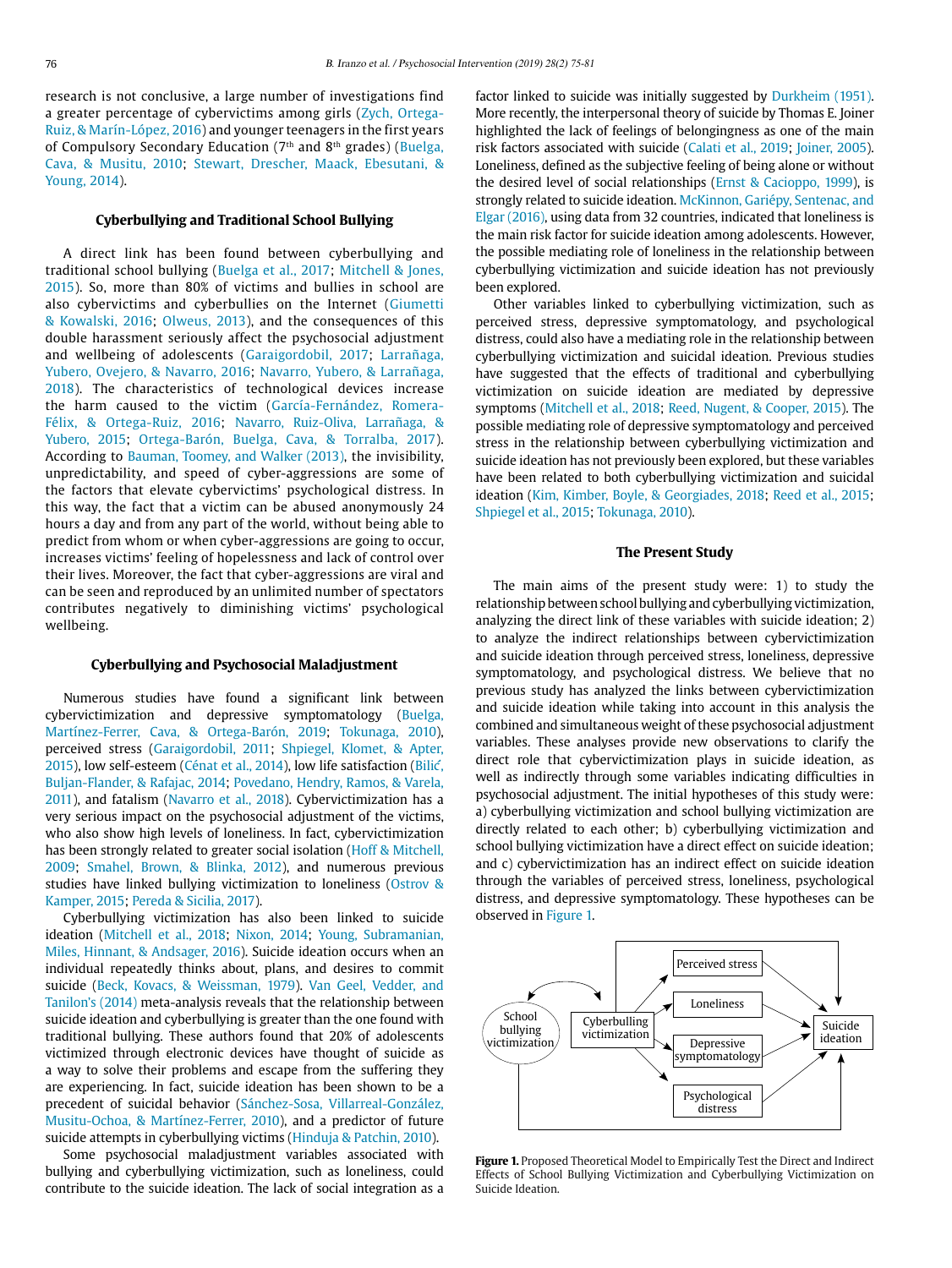# **Method**

The reference population was adolescents studying Secondary Education in Valencia Region (Spain). The selection of the participants was carried out through stratified cluster sampling, with the sampling units being secondary schools. Four secondary schools with different sizes and located in different areas of this region were selected. Three of these secondary schools were public, and one was private. The sample size – with a sampling error of  $\pm$  3.4%, a confidence level of 95%, and  $p = q = .5$ , (N = 190,773) – was estimated at 1,061 students. A total of 1,068 adolescents participated in this study, six of whom were excluded for responding systematically in the same way to the scales. Finally, the sample was composed of 1,062 adolescents, 547 boys (51.5%) and 515 girls (48.5%), ranging in age from 12 to 18 years old  $(M = 14.51, SD =$ 1.62). Of these adolescents, 44.8% were enrolled in the first cycle of Compulsory Secondary Education (CSE) (lower secondary), 39.5% were enrolled in the second cycle of CSE (upper secondary), and 15.7% were enrolled in pre-university studies. More specifically, 19.1% ( $n = 203$ ) of the participants were in  $7<sup>th</sup>$  grade, 25.6% ( $n = 272$ ) in 8<sup>th</sup> grade, 19.1% (n = 203) in 9<sup>th</sup> grade, and 20.4% (n = 217) in 10<sup>th</sup> grade. Regarding pre-university studies (*Bachiller*), 8.9% ( $n = 94$ ) of the participants were in the first year (11<sup>th</sup> grade), and  $6.9\%$  ( $n = 73$ ) were in the second year (12<sup>th</sup> grade).

## **Instruments**

**Participants**

**Adolescent Victimization through Mobile Phone and Internet Scale** (CYBVIC; Buelga et al., 2010; Buelga, Cava, & Musitu, 2012). This scale consists of 18 items rated on a 4-point Likert-type scale ranging from 1 (never) to 4 (always). The scale measures an adolescent's experience as a victim of cyberbullying through a mobile phone and the Internet in the past 12 months. The scale consists of two subscales: mobile phone victimization (e.g., "Someone called me and hung up") and Internet victimization (e.g., "Someone went into my private accounts, and I couldn't do anything about it"). The CFA using the maximum likelihood estimation method confirmed the fit of the proposed measurement model (S-B $\chi^2$  = 238.90, df = 124, p < .001, CFI = .927, NNFI = .910, RMSEA = .030, 90% CI [.024, .035]) and the internal consistency (Cronbach's alpha = .89).

**School Bullying Victimization Scale** (Cava, Musitu, & Murgui, 2007). This scale uses 20 items to evaluate how often adolescents have experienced situations of bullying victimization at school in the past year. The scale is composed of three factors: relational victimization, consisting of 10 items describing situations such as being a victim of malicious rumors or being socially isolated (e.g., "A classmate told others not to have anything to do with me"); physical victimization, 4 items describing situations such as being hit or pushed (e.g., "A classmate hit or slapped me"); and verbal victimization, 6 items describing situations such as being insulted or called a nickname (e.g., "A classmate insulted me"). The response range of the items is from 1 (never) to 4 (many times). The internal consistency of these factors was .64 for physical victimization, .85 for verbal victimization, and .90 for relational victimization.

**Depressive Symptomatology Scale** (Herrero & Meneses, 2006). This scale is composed of 7 items (e.g., "During the past month, I felt like everything I did required an effort") that evaluate, with a response range from 1 (never) to 4 (always), the presence of depressive symptomatology in the past month. The Cronbach alpha coefficient for the reliability of this instrument in this study was .80.

**Perceived Stress Scale** (Herrero & Meneses, 2006). This scale consists of 4 items that evaluate, with a response range from 1 (never) to 5 (always), the perception of stressful situations in the past month (e.g., "I have felt like difficulties pile up without being able to solve

them"). In this study, the Cronbach alpha coefficient for the reliability of this scale was .63.

**Loneliness Scale** (Expósito & Moya, 1999). This scale contains 20 items that measure, with a response range from 1 (never) to 4 (always), the feeling of loneliness experienced by an adolescent (e.g., "How often do you think there isn't anybody you can ask for help"). The Cronbach alpha coefficient for the reliability of this scale in this study was .89.

**Psychological Distress Scale** (Alonso, Herdman, Pinto, & Vilagut, 2010). This scale contains 10 items that evaluate, with a response range from 1 (never) to 5 (always), the presence of depression and anxiety symptoms in the past month (e.g., "How often have you felt desperate?"). In this study, the Cronbach alpha coefficient for the reliability of this scale was .84.

**Suicide Ideation Scale** (Mariño, Medina, Chaparro, & González-Forteza, 1993). This instrument consists of 4 items that measure suicide ideation thoughts (e.g., "I thought about killing myself"). The subject has to indicate, in a response range from 0 to 4,  $(0 \text{ days}, 1-2)$ days, 3-4 days, 5-7days, respectively), the number of days on which she/he had suicidal thoughts or desires in the past week. In the current study, the Cronbach alpha coefficient for the reliability of the scale was .74.

## **Procedure**

An informative seminar was held with the participating schools in order to explain the aim of the project to the teachers and principals. After obtaining parental authorization for their children's participation in the study, research team members administered the instruments during school hours. Filling out the scales took participants about 50 minutes. The students were informed that their participation in this research was voluntary and anonymous, that their data were confidential, and that they could drop out of the study at any time. The privacy of their answers was guaranteed in order to avoid possible social desirability effects. Thus, students responded anonymously without any identification, and their anonymous information was used only by the research team, who were present during this session and collected the scales once they had been completed by the students. The data collection in the participating schools lasted two weeks.

# **Data Analysis**

The research design is non-experimental, correlational, and crosssectional. The data analyses used for this study were the following: first, the correlations among all the study variables were calculated with the Pearson correlation index, as well as the means, standard deviations, and differences in means through Student's t-test of these variables according to gender; next, a structural equation modeling was tested with the EQS 6.0 program (Bentler, 1995) in order to explore the direct and indirect effects of cyberbullying on suicide ideation. The factors included in the model were six observable variables (cyberbullying victimization, perceived stress, depressive symptomatology, psychological distress, loneliness, and suicide ideation) and a latent factor composed of three observable variables (physical bullying, verbal bullying, and relational bullying). Because of the data's deviation from multinormality (Mardia normalized coefficient = 32.78), robust estimators were used to determine the goodness of fit of the model and the statistical significance of the coefficients. In addition, given that the use of only one global fit measure of the model is not recommended (Hu & Bentler, 1999), CFI, GFI, TLI, AGFI, RMSEA, and  $\chi^2/df$  were calculated. A model fits the observed data well when the ratio between the chi-squared statistic and the degrees of freedom is less than three, the fit indexes are equal to or above .95, and the RMSEA is below .05 (Hu & Bentler, 1999). The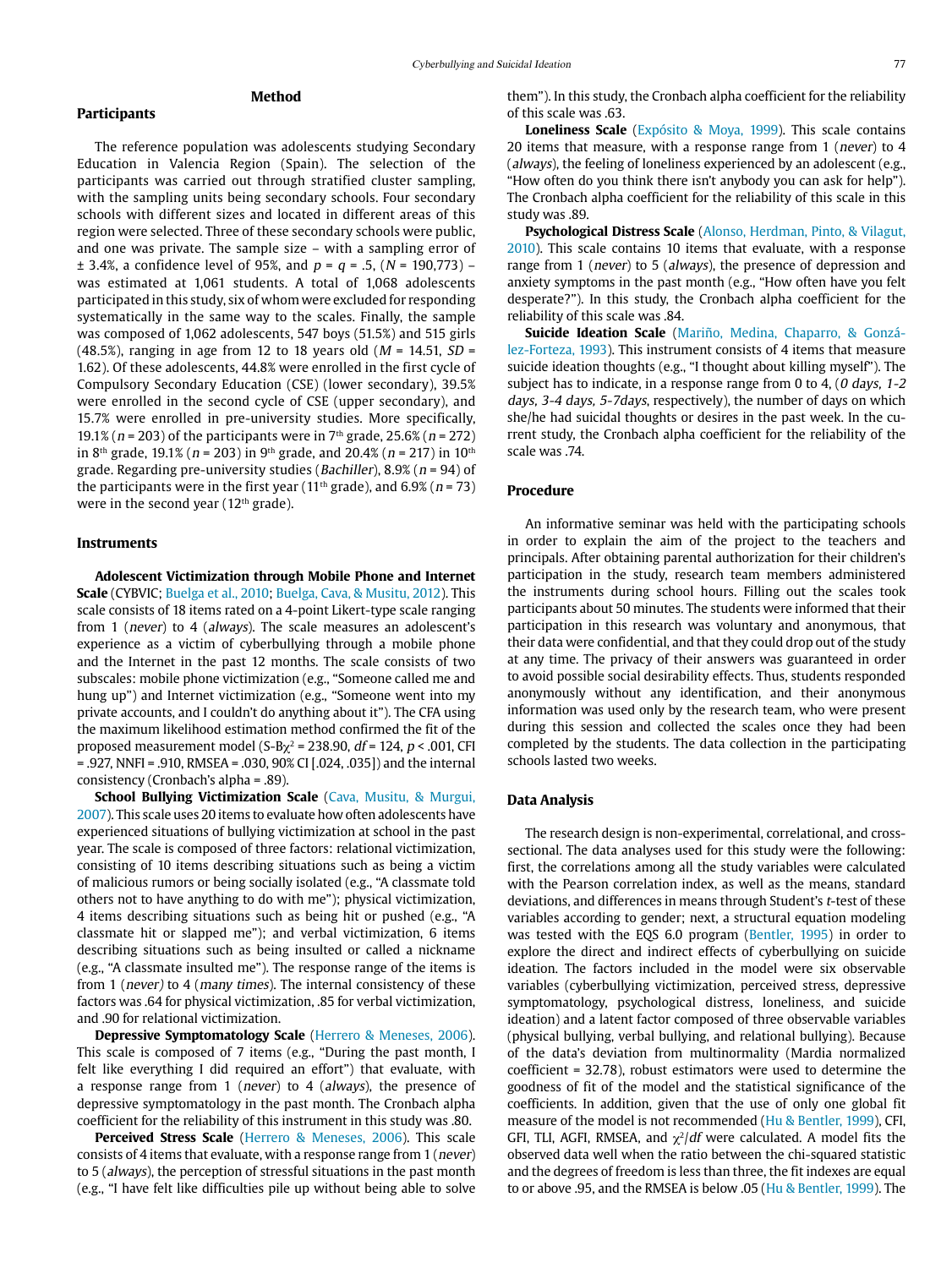**Table 1.** Correlations among Variables, Means, Standard Deviations, and Results of the t-Test according to Gender

|           |            |                          |           |                          |                          | $\tilde{}$               |                          |                          |                          |                          |
|-----------|------------|--------------------------|-----------|--------------------------|--------------------------|--------------------------|--------------------------|--------------------------|--------------------------|--------------------------|
| Variables | M(SD)      |                          | 2         | 3                        | $\overline{4}$           | 5                        | 6                        |                          | 8                        | 9                        |
| 1. CYB    | 2.39(.56)  | $\overline{\phantom{a}}$ |           |                          |                          |                          |                          |                          |                          |                          |
| 2. PB     | 1.19(.31)  | $.45***$                 |           |                          |                          |                          |                          |                          |                          |                          |
| 3.VB      | 1.62(.50)  | $.57**$                  | $.62**$   | $\overline{\phantom{a}}$ |                          |                          |                          |                          |                          |                          |
| 4.RB      | 1.49(0.48) | $.65***$                 | $.52**$   | $.77***$                 | $\overline{\phantom{a}}$ |                          |                          |                          |                          |                          |
| 5. PS     | 2.16(.61)  | $.33***$                 | $.19***$  | $.30**$                  | $.35***$                 | $\overline{\phantom{a}}$ |                          |                          |                          |                          |
| 6. L      | 1.86(.45)  | $.29***$                 | $.25***$  | $.38***$                 | $.42**$                  | $.45***$                 | $\overline{\phantom{a}}$ |                          |                          |                          |
| 7. DS     | 2.05(.60)  | $.36***$                 | $.19***$  | $.34***$                 | $.40**$                  | $.63***$                 | $.41**$                  | $\overline{\phantom{a}}$ |                          |                          |
| 8.PD      | 2.39(0.72) | $.42***$                 | $.20*$    | $.33***$                 | $.41***$                 | $.50**$                  | $.34**$                  | $.62**$                  | $\overline{\phantom{a}}$ |                          |
| 9. SI     | 1.30(0.44) | $.34***$                 | $.24***$  | $.31***$                 | $.33***$                 | $.47**$                  | $.33***$                 | $.57***$                 | $.45***$                 | $\overline{\phantom{0}}$ |
| B/G: M    |            | 2.34/2.44                | 1.24/1.14 | 1.64/1.61                | 1.43/1.55                | 2.10/2.22                | 1.85/1.87                | 1.93/2.20                | 2.22/2.57                | 1,27/1,34                |
| <b>SD</b> |            | 0.53/0.58                | 0.34/0.28 | 0.49/0.51                | 0.44/0.51                | 0.59/0.63                | 0.43/0.47                | 0.57/0.61                | 0.67/0.73                | 0.18/0.20                |
| t-value   |            | $-2.93**$                | $5.27***$ | 0.18                     | $-4.22**$                | $-3.35***$               | 0.92                     | $-7.52***$               | $-8.24***$               | $-2.36**$                |

Note. CYB = cyberbullying victimization; PB = physical bullying victimization; VB = verbal bullying victimization; RB = relational bullying victimization; PS = perceived stress; L = loneliness; DS = depressive symptomatology; PD = psychological distress; SI = suicide ideation;  $B/G$  = boys/girls; M = mean; SD = standard deviation; t = Student's t-test.  $*p < .05, **p < .01, **p < .001.$ 

general assumptions about the use of structural equation modeling (linearity of the relations maintained, relevance of the variables included, absence of multicollinearity) were also taken into account in the analysis. The standardized regression coefficients included in the model were estimated, analyzing their significance level. Finally, a multigroup analysis was carried out in order to verify whether the relationships observed between the variables tested in the model remained invariant across gender.

## **Results**

Table 1 presents the correlations matrix of the study variables, as well as the means, standard deviations, and Student's t-test results based on gender.

The correlational analysis shows that there are statistically significant correlations among all the variables considered in this study. Cyberbullying victimization was found to correlate higher with relational bullying victimization ( $r = .65$   $p < .01$ ), verbal bullying victimization ( $r = .57$ ,  $p < .01$ ), and physical bullying victimization  $(r = .45 \text{ p} < .01)$ . There are also significant correlations between cyberbullying victimization and all the psychological maladjustment indicators. The highest correlations are observed with psychological distress ( $r = .42$ ,  $p < .01$ ), depressive symptomatology ( $r = .36$ ,  $p <$ .01), and suicide ideation ( $r = .34$ ,  $p < .01$ ). Regarding the differences according to gender, data indicate that there are statistically significant differences in all the variables, with the exception of verbal bullying victimization and loneliness, where there are no differences between boys and girls. The mean of girls is significantly higher in all these variables, with the exception of physical bullying victimization where the mean of boys is higher.

**Table 2.** Estimations of Parameters, Standard Errors, and Associated Probability

| <b>Variables</b>              | Factor loadings |
|-------------------------------|-----------------|
| School bullying victimization |                 |
| Physical                      | 11              |
| Relational                    | $.79***$ (.15)  |
| Verbal                        | $.65***(.17)$   |

Note. Robust statistics; standard error in parentheses; <sup>1</sup>set at 1.00 during the estimation.

 $**p < .001$  (bilateral).

Later, a structural equation modeling was calculated with the purpose of analyzing the effects of cyberbullying victimization on suicide ideation, also taking into account the direct influence of school bullying victimization on the final variable. The calculated model is composed of six observable variables (cyberbullying, perceived stress, loneliness, depressive symptomatology, psychological distress, and suicide ideation) and a latent factor (school bullying victimization) formed by the observable variables of physical bullying victimization, relational bullying victimization, and verbal bullying victimization. Their factor saturations are shown in Table 2.

The results of the hypothesized model analysis indicated that this model showed an adequate fit to the data. The indexes obtained were CFI = .98, GFI = .99, TLI = .98, AGFI = .98, RMSEA = .04, and  $\chi^2$  df = 2.7. This model explains 25% of the final variable, suicide ideation. Figure 2 shows the graphic representation of the final structural model with the standardized coefficients and their associated statistical significance levels.



**Figure 2.** Final Model of the Direct and Indirect Effects of Cyberbullying Victimization on Suicide Ideation.  $*p < .05, **p < .01, **p < .001.$ 

First, the obtained results confirm that school bullying victimization and cyberbullying victimization correlate positively with each other ( $r = .53$ ,  $p < .001$ ), and also that there are direct effects of school bullying victimization (β = .04, p < .05) and cyberbullying victimization (β = .09,  $p$  < .05) on suicide ideation. Also, the results of the model suggest significant indirect relationships between cyberbullying victimization and suicide ideation through the variables of perceived stress, loneliness, depressive symptomatology, and psychological distress. The results of the coefficients (see Figure 2) indicate a significant positive direct relationship between cyberbullying victimization and perceived stress ( $\beta$  = .36,  $p < .01$ ), loneliness ( $\beta$  = .20,  $p < .01$ ), depressive symptomatology ( $\beta$  = .38,  $p <$ .01), and psychological distress ( $\beta$  = .54,  $p$  < .001). Moreover, perceived stress ( $\beta$  = .24,  $p < .01$ ), loneliness ( $\beta$  = .05,  $p < .05$ ), depressive symptomatology ( $\beta$  = .11,  $p < .05$ ), and psychological distress ( $\beta$  = .15,  $p < .01$ ) are positively related to suicide ideation.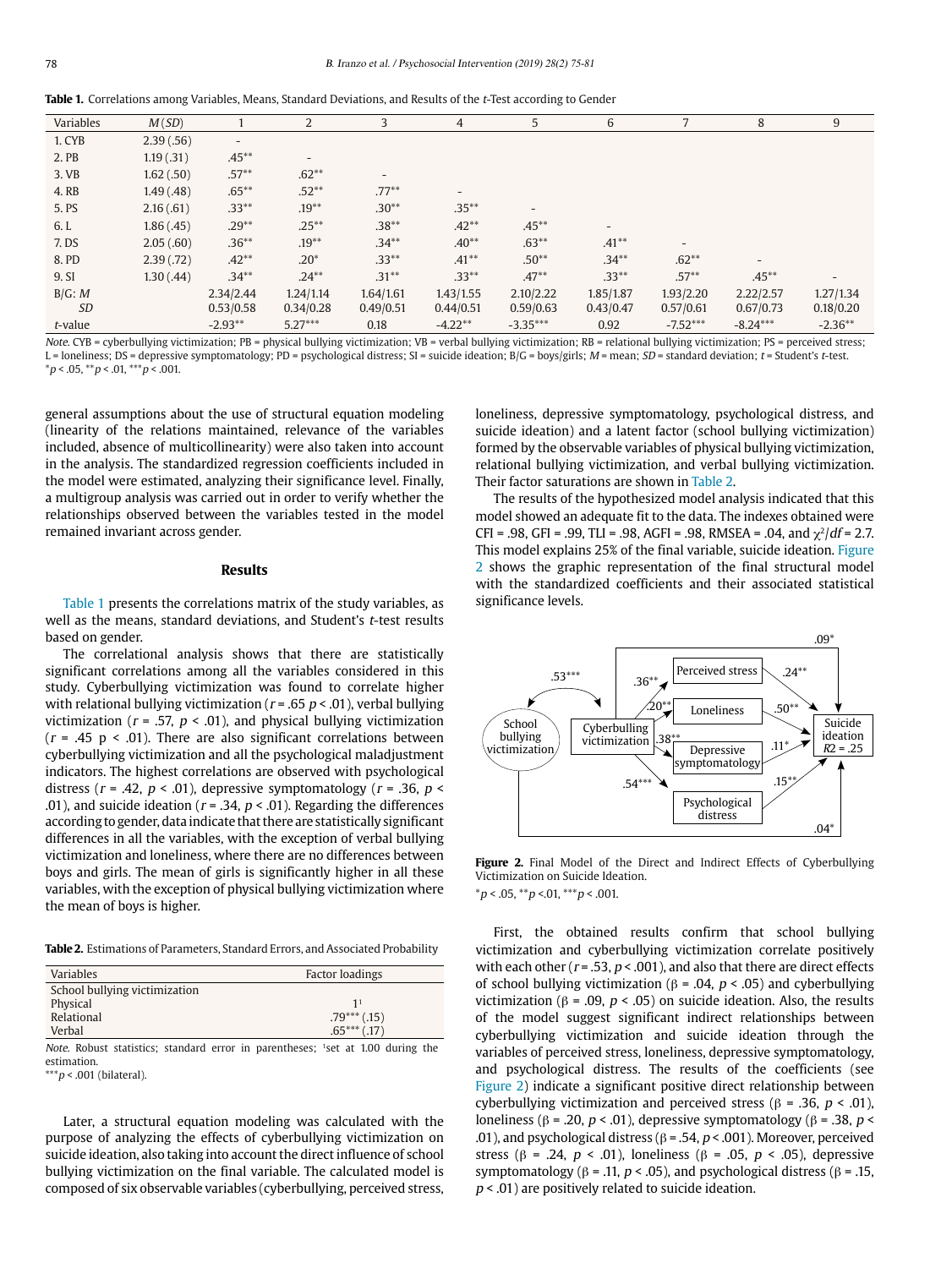Finally, a multigroup analysis was carried out to test the structural invariance of the calculated model based on gender (boys and girls). For this purpose, two models were compared: the first, with constrictions, assumes that all the relationships between the variables are equal for boys and girls, whereas the second model, without constrictions, estimates all the coefficients in both groups. If the statistical comparison of the two models reveals no differences between them, the model with more degrees of freedom is the most appropriate. As Table 3 shows, no significant differences were found between the model with no restrictions and the restricted model,  $S-B\chi^2(11, 1062) = 18.27$ ,  $p = .075$ . Thus, the model with restrictions was found to be statistically equivalent for both groups.

Table 3. S-B<sub>X</sub><sup>2</sup>, Degrees of Freedom, Associated Probability, and Model Comparisons

| $S-B\gamma^2$ | df | D      |
|---------------|----|--------|
| 47.19         | 23 | < 0.01 |
| 28.92         | 12 | < 0.01 |
| 18.27         | 11 | .075   |
|               |    |        |

Note. The model comparisons based on the Satorra-Bentler  $\gamma^2$  were carried out following the procedure described in Crawford and Henry (2003).

### **Discussion**

The main goal of the present study was to analyze the relationships between cyberbullying victimization and suicide ideation in adolescents. The results suggest that cybervictimization has a direct effect on suicide ideation. Likewise, they show that cybervictimization has an indirect effect on suicide ideation through perceived stress, loneliness, depressive symptomatology, and psychological distress. Moreover, the first hypothesis of our study was confirmed, which proposed that cyberbullying and school bullying victimization were directly related to each other. This result coincides with numerous scientific studies that show the existence of a continuity between school bullying and cyberbullying victimization (Giumetti & Kowalski, 2016; Kowalsky & Limber, 2013; Yubero, Navarro, Elche, Larrañaga, & Ovejero, 2017). As Hemphill et al. (2012) indicate, school bullying victimization is a risk factor that increases a victim's probability of being a target of bullying in another context, in this case, the virtual environment.

Both modalities of violence toward a victim have, as confirmed in our study, some negative consequences for his/her psychosocial adjustment. Thus, there is confirmation of the existence of a direct effect of school bullying victimization, on the one hand, and cyberbullying victimization, on the other, on suicide ideation. Our results also reveal, consistent with Van Geel et al. (2014), that the relationship between cyberbullying victimization and suicide ideation is higher than the one found with school bullying. The negative impact of cybervictimization seems, therefore, to cause a greater state of desperation in victims than the one produced by traditional bullying, and this desperation is directly related to the ideation of recurrent suicidal thoughts. As Navarro et al. (2018) indicate, one's meaning in life can be seriously harmed by repeated experiences of cyberbullying, leading to feelings of impotence and the inability to resolve the problem in victims, as well as helplessness due to the feeling that no one can help them to escape the situation of cybernetic abuse.

With regard to the main aims of this study related to the effects of cybervictimization on suicide ideation, the results indicate that the relationship between cyberbullying and self-destructive thoughts is higher when emotional distress is specifically considered in this association. Thus, the results of the present study confirm our third hypothesis, which proposes that cyberbullying victimization has an indirect effect, through perceived stress, loneliness, psychological distress, and depressive symptomatology, that increases suicide ideation. Our results indicate that cyberbullying victimization is strongly related to some variables of psychosocial maladjustment, such as the psychological distress that evaluates the presence of depression and anxiety symptomatology, being an indicator of emotional distress. Psychological distress shows the highest relationship with cyberbullying victimization. In addition, a high association between cibervictimization and depressive symptomatology can be observed. Previous research also finds high rates of depressive symptomatology and desperation in victims of cyberbullying (Aboujaoude, Savage, Starcevic, & Salame, 2015). In this regard, Raskauskas and Stolz (2007) show that almost all (93%) of the adolescents bullied through ICTs present depressive symptoms. Regarding the relationship found between cyberbullying victimization and perceived stress, this may be due to cybervictims' high level of constant alertness due to the inability to escape the cybernetic bullying and control their lives (Kowalski, Giumetti, Schroeder, & Lattanner, 2014; Ortega-Barón, Buelga, Ayllón, Martínez-Ferrer, & Cava, 2019). In fact, in a very interesting study, González-Cabrera, Calvete, León-Mejía, Pérez-Sancho, and Peinado (2017) found that victims of cyberbullying present high levels of secretion of the stress hormone (cortisol), which seems to confirm the constant level of activation that occurs as a consequence of cyberbullying.

In addition to these psychological distress indicators, our results also point to the existence of significant relationships between cyberbullying victimization and perceived loneliness. This finding is consistent with previous studies that also find a close connection between cyber victimization and feelings of loneliness in victims (Heiman, Olenik-Shemesh, & Eden, 2015; Larrañaga et al., 2016). Unpopularity and rejection by peers in an especially important stage like adolescence (Buelga & Pons, 2012; Crespo-Ramos, Romero-Abrio, Martínez-Ferrer, & Musitu, 2017) produces strong feelings of loneliness and social isolation in cybervictims (Arnaiz et al., 2016; Martínez-Ferrer, Romero-Abrio, Moreno-Ruiz, & Musitu, 2018), which leads them to experience an existential emptiness about the meaning of their lives (Stillman et al., 2009).

Moreover, our results reveal that all of the psychological maladjustment indicators have a significant effect on suicide ideation. These data are consistent with previous studies that identify these psychological variables as risk factors or antecedents of suicide ideation (Hinduja & Patchin, 2010; Sánchez-Sosa et al., 2010). Hopelessness and the presence of mood state disorders are identified as some of the variables that most influence the transition from suicide ideation to the first suicide attempt or to consummated suicide (Ganz, Braquehais, & Sher, 2010; Sánchez, Muela, & García, 2014). The results of this study also support the interpersonal theory of suicide (Calati et al., 2019; Joiner, 2005) because loneliness is the variable with the highest direct effect on the suicide ideation of adolescents who experience cybervictimization. Our data confirm that cyberbullying victimization produces a strong emotional impact and feelings of loneliness in victims, with a significant effect on their suicide ideation.

Finally, this study contributes novel results about the relationships between cyberbullying and suicide ideation in the adolescent population, making it possible to advance the knowledge about the impact of this serious technological abuse problem on victims. The role of loneliness as a mediating variable in the relationship between cyberbullying victimization and suicide ideation, observed in the present study, can be especially useful for developing prevention strategies. In this regard, interventions with cybervictims should focus on reducing their emotional distress and feelings of loneliness in order to diminish the negative consequences of the victimization. Furthermore, some recent intervention programs designed to reduce bullying and cyberbullying (Ortega-Barón et al., 2019) have developed specific activities to encourage bystanders to support a victim when harassment occurs. This increase in social support for victims can be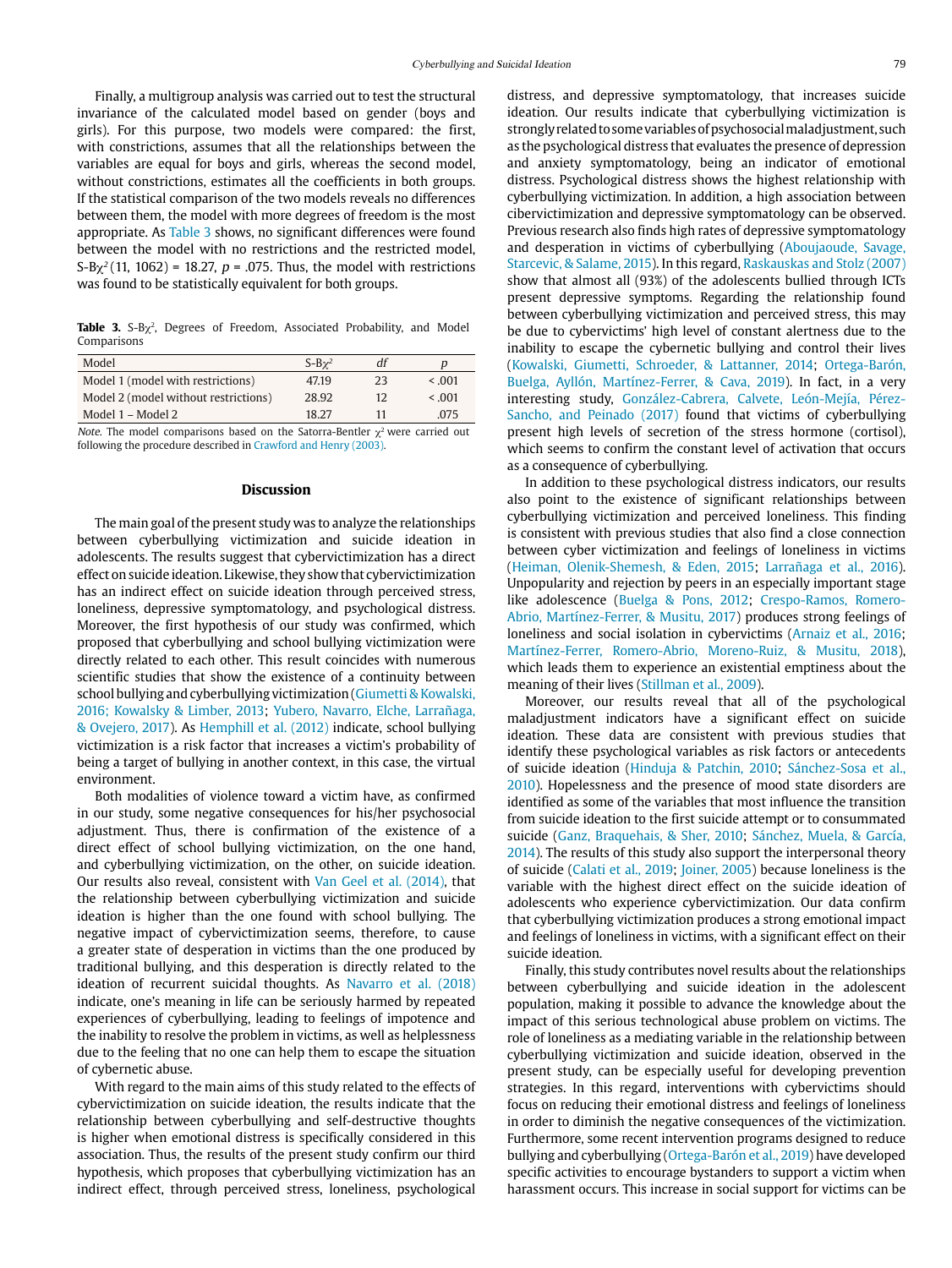a useful way to prevent the negative consequences of cyberbullying, including suicide ideation.

However, this study presents some limitations that have to be mentioned. The cross-sectional and correlational design of this study does not allow us to establish causal relationships between the variables analyzed. A longitudinal study would make it possible to clarify the relationships established between the different study variables. It would also be interesting to include other variables in future studies, such as impulse control, which has been shown to be highly related to suicide ideation. Impulse control, depression, and hopelessness are, in fact, high risk factors in the transition from suicide ideation to planning an attempt and committing suicide (Sánchez et al., 2014). It would also be of interest to analyze not only psychological variables, but also the role played by family as a protector factor of children's wellbeing (Garaigordobil & Machimbarrena, 2017; Martínez-Ferrer et al., 2018; Muñiz, 2017; Ortega-Barón, Postigo, Iranzo, Buelga, & Carrascosa, 2019; Pereda & Sicilia, 2017).

In sum, in spite of its limitations, this study provides suggestive ideas for future studies, where qualitative techniques could also be used to understand the effect of cyberbullying on wellbeing and mental health from victims' perspective. Finally, the present study can be useful in designing and promoting policies for the prevention and eradication of the growing worldwide problem of cyberbullying in the population of children and adolescents.

### **Conflict of Interest**

The authors of this article declare no conflict of interest.

### **References**

- Aboujaoude, E., Savage, M. W., Starcevic, V., & Salame, W. O. (2015). Cyberbullying: Review of an old problem gone viral. Journal of Adolescent Health, 57, 10-18. [https://doi.org/10.1016/j.](https://doi.org/10.1016/j.jadohealth.2015.04.011) [jadohealth.2015.04.011](https://doi.org/10.1016/j.jadohealth.2015.04.011)
- Alonso, J., Herdman, M., Pinto, A., & Vilagut, G. (2010). Desarrollo de un instrumento de evaluación de trastornos depresivos y de ansiedad para encuestas de salud. (Investigación financiada por el Instituto de Salud Carlos III). Retrieved from<https://goo.gl/WfgzbH>/
- Álvarez-García, D., Barreiro-Collazo, A., Núñez, J. C., & Dobarro, A. (2016). Validity and reliability of the cyber-aggression questionnaire for adolescents (CYBA). The European Journal of Psychology Applied to Legal Context, 8, 69-77. <https://doi.org/10.1016/j.ejpal.2016.02.003>
- Arnaiz, P., Cerezo, F., Giménez, A. M., & Maquilón, J. J. (2016). Conductas de ciberadicción y experiencias de cyberbullying entre adolescentes.<br>*Anales de Psicología, 32, 7*61-769. https://doi.org[/10.6018/](https://doi.org/10.6018/analesps.32.3.217461) [analesps.32.3.217461](https://doi.org/10.6018/analesps.32.3.217461)
- Bauman, S., Toomey, R. B., & Walker, J. L. (2013). Associations among bullying, cyberbullying, and suicide in high school students. Journal of Adolescence, 36, 341-350. https://doi.org/[10.1016/j.](https://doi.org/10.1016/j.adolescence.2012.12.001) [adolescence.2012.12.001](https://doi.org/10.1016/j.adolescence.2012.12.001)
- Beck, A. T., Kovacs, M., & Weissman, A. (1979). Assessment of suicidal intention: The scale for suicide ideation. Journal of Consulting and Clinical Psychology, 47, 343-352. https://doi.org/[10.1037/0022-](https://doi.org/10.1037/0022-006X.47.2.343) [006X.47.2.343](https://doi.org/10.1037/0022-006X.47.2.343)
- Bentler, P. M. (1995). EQS structural equations program manual. Encino, CA: Multivariate Software.
- Bilić, V., Buljan-Flander, G., & Rafajac, B. (2014). Life satisfaction and school performance of children exposed to classic and cyber peer bullying. Collegium Antropologicum, 38, 21-29. Retrieved from [http://hrcak.](http://hrcak.srce.hr/120777) [srce.hr/120777](http://hrcak.srce.hr/120777)
- Buelga, S., Cava, M. J., & Musitu, G. (2010). Ciberbullying: victimización entre adolescentes a través del teléfono móvil y de Internet. Psicothema, 22, 784-789. Retrieved from <https://goo.gl/J2Q397>
- Buelga, S., Cava, M. J., & Musitu, G. (2012). Validación de la escala de victimización entre adolescentes a través del teléfono móvil y de internet. PanAmerican Journal of Public Health 32, 36-42. [https://doi.](https://doi.org/10.1590/S1020-49892012000700006) [org/10.1590/S1020-49892012000700006](https://doi.org/10.1590/S1020-49892012000700006)
- Buelga, S., Martínez-Ferrer, B., & Cava, M. (2017). Differences in family climate and family communication among cyberbullies, cybervictims, and cyber bullyvictims in adolescents. Computers in Human Behavior, 76, 164-173. https://doi.org/10.1016/j.chb.2017.07.017
- Buelga, S., Martínez-Ferrer, B., Cava, M. J., & Ortega-Barón, J. (2019). Psychometric properties of the CYBVICS cyber-victimization scale and its relationship with psychosocial variables. Social Sciences, 8, 13. https://doi.org/[10.3390/socsci8010013](https://doi.org/10.3390/socsci8010013)
- Buelga, S., & Pons, J. (2012). Agresiones entre adolescentes a través del teléfono móvil y de Internet. Psychosocial Intervention, 21, 91-101. https://doi.org/10.5093/in2012v21n1a2
- Calati, R., Ferrari, C., Brittner, M., Oasi, O., Olié, E., Carvalho, A. F., & Courtet, P. (2019). Suicidal thoughts and behaviors and social isolation: A narrative review of the literature. Journal of Affective Disorders, 245, 653-667. https://doi.org[/10.1016/j.jad.2018.11.022](https://doi.org/10.1016/j.jad.2018.11.022)
- Cánovas, G., García-dePablo, A., Oliaga, A., & Aboy, I. (2014). Menores de edad y conectividad en España: tablets y smartphones. Madrid, Spain: PROTÉGELES. Retrieved from <https://bit.ly/2T7MeMc>
- Cava, M. J., Musitu, G., & Murgui, S. (2007). Individual and social risk factors related to overt victimization in a sample of Spanish adolescents. Psychological Reports, 101, 275-290.
- Cénat, J. M., Hébert, M., Blais, M., Lavoie, F., Guerrier, M., & Derivois, D. (2014). Cyberbullying, psychological distress and self-esteem among youth in Quebec schools. Journal of Affective Disorders, 169, 7-9. https://doi.org[/10.1016/j.jad.2014.07.019](https://doi.org/10.1016/j.jad.2014.07.019)
- Crawford, J. R., & Henry, J. D. (2003). The depression anxiety stress scales: Normative data and latent structure in a large non-clinical sample. British Journal of Clinical Psychology, 42, 111-131. https://doi.org/ [h10.1348/014466503321903544](https://doi.org/h10.1348/014466503321903544)
- Crespo-Ramos, S., Romero-Abrio, A., Martínez-Ferrer, B., & Musitu, G. (2017). Variables psicosociales y violencia escolar en la adolescencia. Psychosocial Intervention, 26, 125-130. [https://doi.org/10.1016/j.](https://doi.org/10.1016/j.psi.2017.05.002) [psi.2017.05.002](https://doi.org/10.1016/j.psi.2017.05.002)
- Ditrendia Digital Marketing Trends. (2016). Informe Mobile en España y en el mundo 2015. Retrieved from https://goo.gl/AGi5JF
- Durkheim, E. (1951) Suicide: A study in sociology. New York, NY: The Free Press.
- Ernst, J. M., & Cacioppo, J. T. (1999). Lonely hearts: Psychological perspectives on loneliness. Applied and Preventive Psychology, 8, 1-22. https://doi.org[/10.1016/S0962-1849\(99\)80008-0](https://doi.org/10.1016/S0962-1849(99)80008-0)
- European Commission. (2015). Cyber security (special Eurobarometer 423). Brussels, Belgium: European Commission. Retrieved from [https://goo.](https://goo.gl/FtnKbH) [gl/FtnKbH](https://goo.gl/FtnKbH)
- Expósito, F., & Moya, M. C. (1999). Soledad y apoyo social. Revista de Psicología Social, 14, 297-316. https://doi.org/[10.1174/021347499760260000](http://doi.org/10.1174/021347499760260000)
- Ganz, D., Braquehais M. D., & Sher, L. (2010). Secondary prevention of suicide. Plos Medicine, 7, 1-4. https://doi.org[/10.1371/journal.](https://doi.org/10.1371/journal.pmed.1000271) [pmed.1000271](https://doi.org/10.1371/journal.pmed.1000271)
- Garaigordobil, M. (2011). Prevalencia y consecuencias del cyberbullying: una revisión. International Journal of Psychology and Psychological Therapy, 11, 233-254. Retrieved from <https://goo.gl/xJXkSA>
- Garaigordobil, M. (2017). Conducta antisocial: Conexión con bullying/ cyberbullying y estrategias de resolución de conflictos. Psychosocial Intervention, 26, 47–54. https://doi.org/[10.1016/j.psi.2015.12.002](https://doi.org/10.1016/j.psi.2015.12.002)
- Garaigordobil, M., & Machimbarrena, J. M. (2017). Stress, competence, and parental educational styles in victims and aggressors of bullying and cyberbullying. Psicothema, 29, 335-340. [https://doi.org/10.7334/](https://doi.org/10.7334/psicothema2016.258) [psicothema2016.258](https://doi.org/10.7334/psicothema2016.258)
- García-Fernández, C. M., Romera-Félix, E. M., & Ortega-Ruiz, R. (2016). Relations between bullying and cyberbullying: Prevalence and co-occurrence. Pensamiento Psicológico, 14, 49-61. [https://doi.](https://doi.org/10.11144/Javerianacali.PPSI14-1.rbcp) [org/10.11144/Javerianacali.PPSI14-1.rbcp](https://doi.org/10.11144/Javerianacali.PPSI14-1.rbcp)
- Giumetti, G. W., & Kowalski, R. M. (2016). Cyberbullying matters: Examining the incremental impact of cyberbullying on outcomes over and above traditional bullying in North America. In R. Navarro, S. Yubero, & E. Larrañaga (Ed.), Cyberbullying across the globe (pp. 117-130). New York, NY: Springer International Publishing. https://doi. org[/10.1007/978-3-319-25552-1\\_6](https://doi.org/10.1007/978-3-319-25552-1_6)
- González-Cabrera, J., Calvete, E., León-Mejía, A., Pérez-Sancho, C., & Peinado, J. M. (2017). Relationship between cyberbullying roles, cortisol secretion and psychological stress. Computers in Human Behavior, 70, 153-160. https://doi.org/[10.1016/j.chb.2016.12.054](https://doi.org/10.1016/j.chb.2016.12.054)
- Hamm, M. P., Newton, A. S., Chisholm, A., Shulhan, J., Milne, A., Sundar, P., ... Hartling, L. (2015). Prevalence and effect of cyberbullying on children and young people: A scoping review of social media studies. JAMA Pediatrics, 169, 770-777. [https://doi.org/10.1001/](https://doi.org/10.1001/jamapediatrics.2015.0944) [jamapediatrics.2015.0944](https://doi.org/10.1001/jamapediatrics.2015.0944)
- Heiman, T., Olenik-Shemesh, D., & Eden, S. (2015). Cyberbullying involvement among students with ADHD: Relation to loneliness, self-efficacy and social support. European Journal of Special Needs Education, 30, 15-29. <https://doi.org/10.1080/08856257.2014.943562>
- Hemphill, S. A., Kotevski, A., Tollit, M., Smith, R., Herrenkohl, T. I., Toumbourou, J. W., & Catalano, R. F. (2012). Longitudinal predictors of cyber and traditional bullying perpetration in Australian secondary school students. Journal of Adolescent Health, 51, 59-65. https://doi. org[/10.1016/j.jadohealth.2011.11.019](https://doi.org/10.1016/j.jadohealth.2011.11.019)
- Herrero, J., & Meneses, J. (2006). Short web-based versions of the perceived stress (PSS) and center for epidemiological studies-depression (CESD) scales: A comparison to pencil and paper responses among Internet users. Computers in Human Behavior, 22, 830-848. https://doi. org[/10.1016/j.chb.2004.03.007](https://doi.org/10.1016/j.chb.2004.03.007)
- Hinduja, S., & Patchin, J. W. (2010). Bullying, cyberbullying, and suicide. Archives of Suicide Research, 14, 206-221. https://doi.org/[10.1080/13](https://doi.org/10.1080/13811118.2010.494133) [811118.2010.494133](https://doi.org/10.1080/13811118.2010.494133)